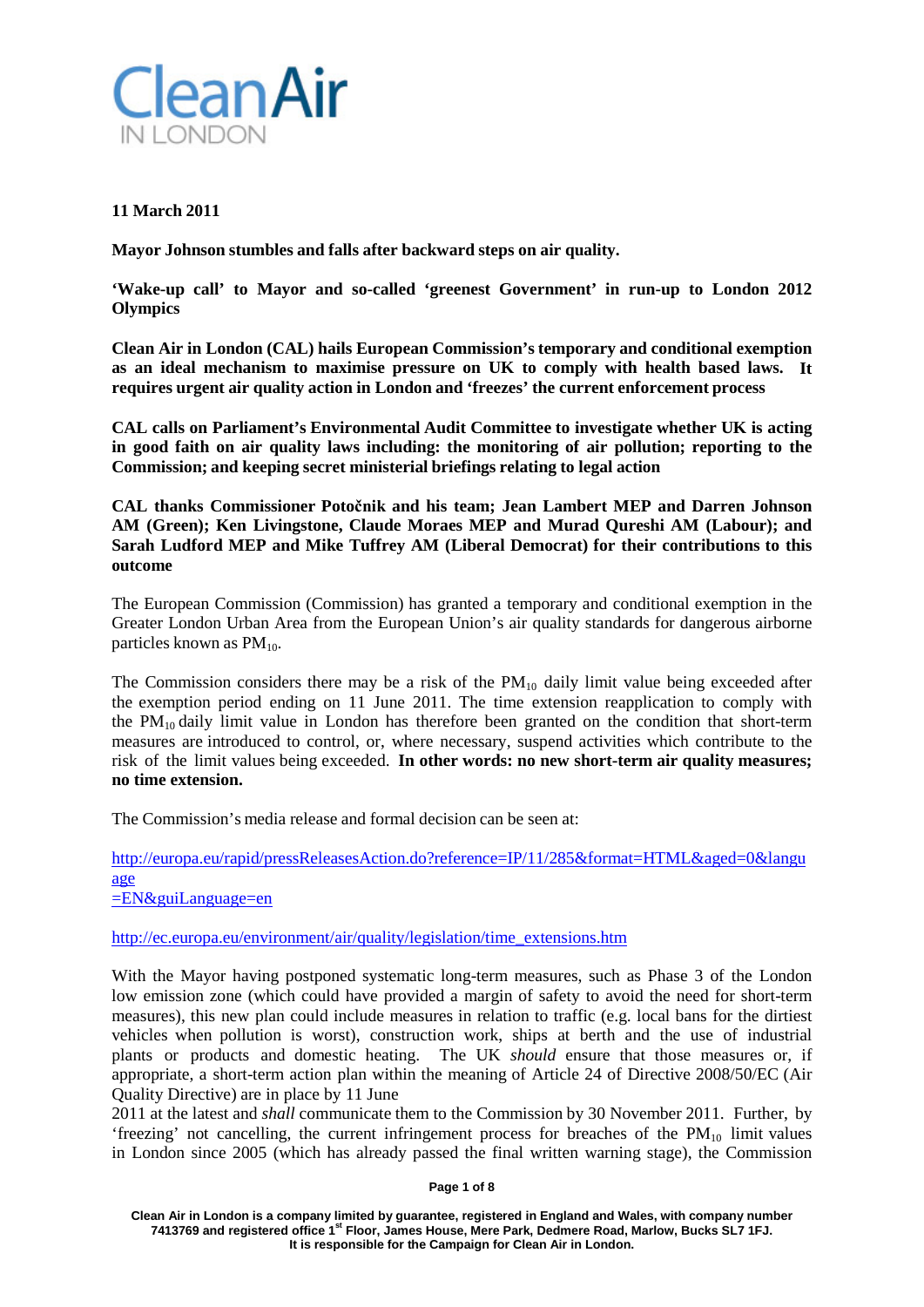

remains able to refer the UK to the European Court of Justice if the conditions of the exemption are not met. A reference to the European Court of Justice could therefore take place in the months leading up to the London 2012 Olympics.

In any event, the UK must comply fully with the  $PM_{10}$  annual mean and daily limit values throughout London (and the rest of the UK) in 2011 and thereafter. It must do so irrespective of weather conditions, trans-boundary air pollution, street geometry or other factors that have been used as excuses in the past.

The Commission's decision is very significant because:

## i. it removes any remaining uncertainty

The Air Quality Directive gave Member States the chance to apply for a time extension until

2011 to comply with the  $PM_{10}$  limit values. This has meant no-one has been sure from when the limit values would apply. That uncertainty is removed by today's announcement as no further time extension applications are allowed.

## ii. action must be taken this year to protect public health

The Commission's requirement for immediate action by the Mayor and the Government means that public health will be protected to the maximum extent enforceable by law.

# iii. legal pressure on the Mayor and the Government is intense and increased

The Commission has found a way to require action by the Government and the Mayor now rather than grab a headline (e.g. by rejecting unconditionally the time extension reapplication for  $PM_{10}$ ) but lose months or years while an enforcement case works its way to the European Court of Justice.

The Commission remains able to refer the UK to the European Court of Justice if the conditions of the exemption are not met (i.e. move from Stage 2 to Stage 3 of enforcement process (with fines occurring at Stage 6)). In contrast, if an unconditional time extension had been granted, some four years of legal pressure would have been lost (since the original first written warning was in January 2009 and the next would be in October 2012 or later i.e. shortly after ratified data for 2011 is reported).

Separately and together, this means there is no let-up in the pressure on the UK to comply with the  $PM_{10}$  limit values in London.

#### iv. any future breaches of  $PM_{10}$  limit values will be unlawful

Any breach of the  $PM_{10}$  annual mean or daily limit values in London (or elsewhere in the UK) in

2011 or thereafter will be unlawful. This should make it easier for the Commission to progress quickly through the six stage enforcement process and seek unlimited lump sum and daily fines for persistent offending. These fines might total £300 million per year per pollutant.

#### **Page 2 of 8**

**Clean Air in London is a company limited by guarantee, registered in England and Wales, with company number 7413769 and registered office 1st Floor, James House, Mere Park, Dedmere Road, Marlow, Bucks SL7 1FJ. It is responsible for the Campaign for Clean Air in London.**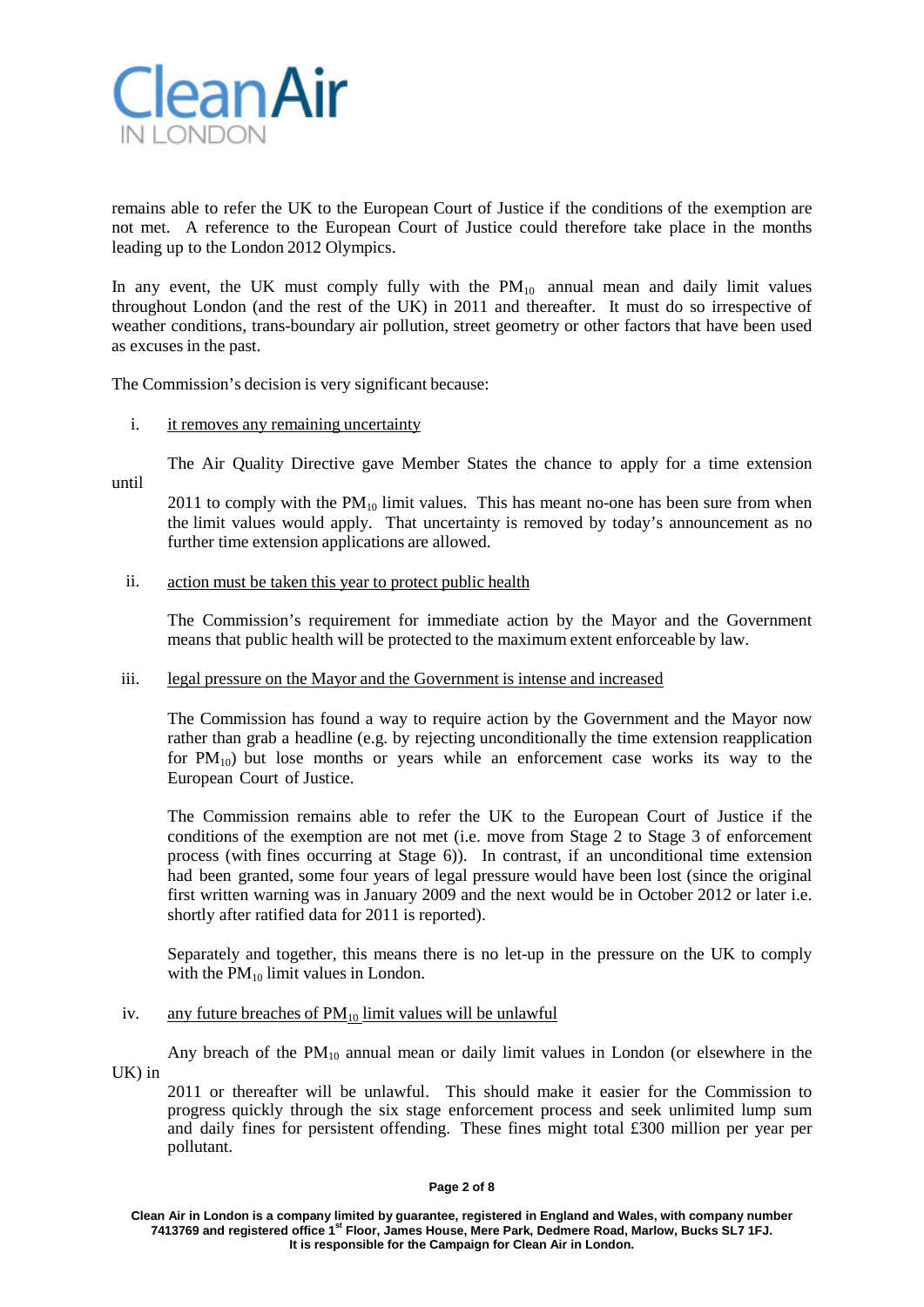

# v. it sets a strong precedent for robust action to enforce nitrogen dioxide laws

The Mayor's Air Quality Strategy (AQS) says that road transport is the dominant source of  $PM_{10}$  emissions in central London, contributing around 79% in 2008, 80% in 2011 and 75% in 2015 (paragraph 2.5.3 on page 38). The AQS estimates that road transport is the main source of  $PM_{2.5}$  emissions in London, contributing around 80% in 2008, with a slightly lower proportion in 2015 (see paragraph 2.5.6 on page 41).

A health study published by the Mayor estimated that some 4,267 premature deaths in London in 2008 were attributable to long-term exposure to  $PM_2$ , (with each such person dying up to 11 ½ years early). This was nearly one in 12 of all deaths recorded in London in that year.

# **Quotes:**

Simon Birkett, Founder and Director of Clean Air in London, said:

"The Mayor has stumbled and fallen after backward steps on air quality measures. This is a 'wake-up call' to the Mayor and the so-called 'greenest Government' in the run-up to the London 2012 Olympics.

"Clean Air in London (CAL) hails the European Commission's (Commission's) temporary and conditional exemption as an ideal mechanism to maximise pressure on the UK to comply with health based laws. It requires urgent air quality action in London and cleverly 'freezes' the current enforcement process for several months. Even now fines are not inevitable if the Mayor and the Government take urgent action to improve London's air quality. It is a scandal that they have ignored for years common sense, their duties and the calls of Londoners for them to take action.

"The UK has not deserved a time extension to comply with the daily limit value for dangerous airborne particles  $(PM_{10})$  in London. It failed to comply with the pre-conditions or show convincingly how the legal standard will be achieved throughout London in 2011 – for example at Horn Lane in Ealing. It is clear the Commission was not satisfied with the UK's reapplication for a time extension.

"There is plenty of evidence to suggest the UK has submitted selective or misleading responses to the

Commission as part of its applications for a time extension. For example, it seems to have:

- i. argued that transboundary air pollution was the cause of breaches of the  $PM_{10}$  limit values but failed to comply with Commission guidance;
- ii. argued that Marylebone Road is a street canyon when it did not meet the Commission's guidance on street geometry;
- iii. denied the  $PM_{10}$  annual mean limit was breached in London in 2009 despite the Mayor saying, in his final Air Quality Strategy (AQS), that it had been;
- iv. included, illogically, the western extension of the congestion charging zone (WEZ) in its reapplication for a time extension but excluded Phase 3 of the low emission zone. It then had to apologise to the Commission in writing in January this year for confusing it over the WEZ;
- v. asserted that the  $PM_{10}$  daily limit value will be achieved throughout London in 2011 after an

#### **Page 3 of 8**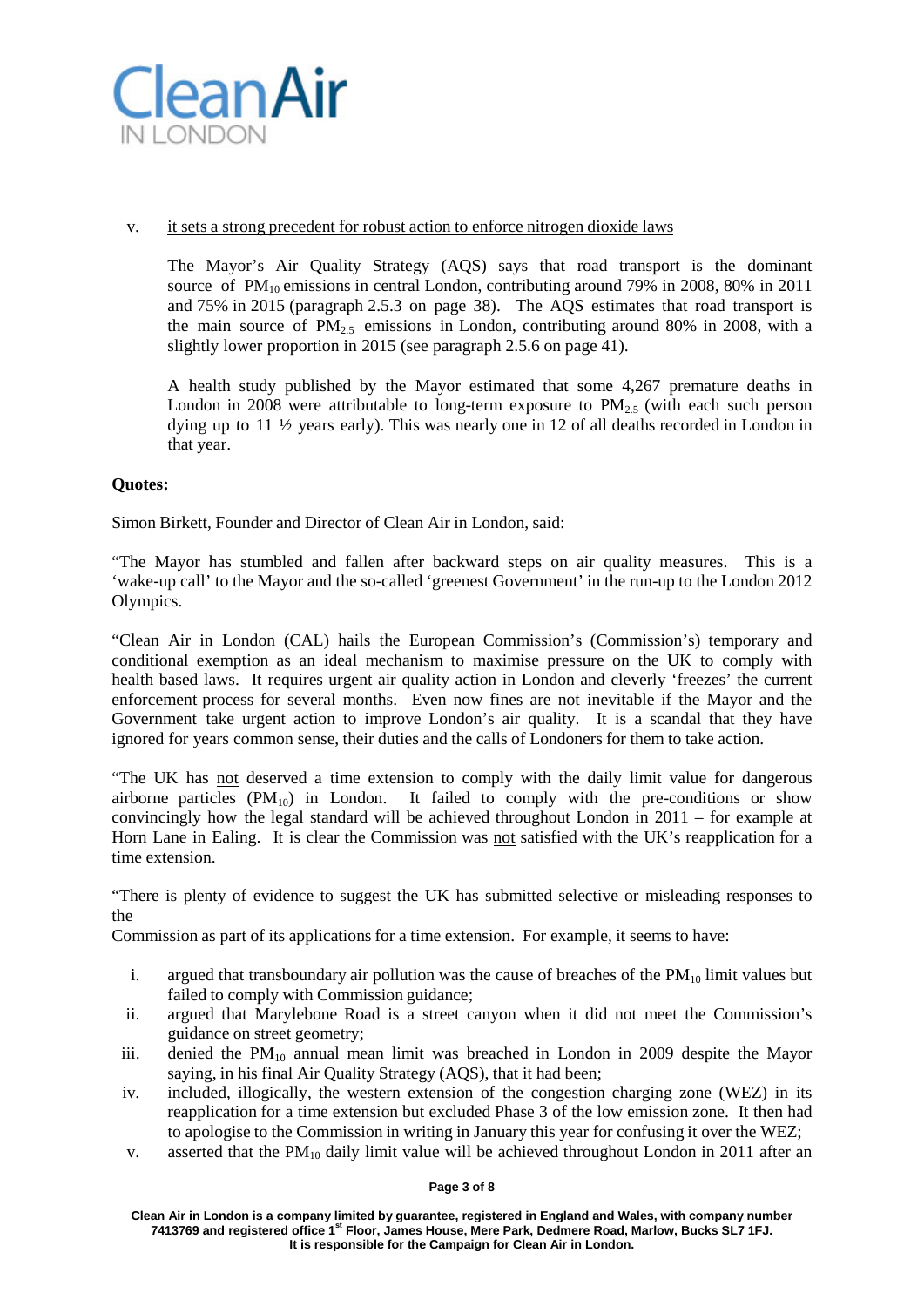

annual deduction for 'sea salt' whereas Commission guidance says this approach is 'unreliable';

- vi. told the Commission that the highest monitored and modelled levels of  $PM_{10}$  occur in Marylebone Road and sought to ignore the worse sites shown on the London Air Quality Network (e.g. Horn Lane) – despite Horn Lane and other sites meeting the micro-siting and data quality requirements of the Air Quality Directive;
- vii. included the draft AQS formally in its first application and sought to include the final version of the AQS 'informally' in its second application; and
- viii. ignored the trend so far this year, even at the Government's preferred monitoring station in Marylebone Road, which has shown 15 exceedances of the  $PM_{10}$  daily limit value (out of 35 allowed for a whole year) compared to just nine by the same time last year.

"The UK looks set to try to hide the facts further as part of its five yearly review of monitoring stations this year. The UK also continues to keep secret information requested by CAL over two years ago under the Freedom of Information Act. CAL is therefore calling on Parliament's Environmental Audit Committee to investigate whether the UK is acting in good faith on air quality laws including: the monitoring of air pollution; reporting to the Commission; and keeping secret ministerial briefings relating to legal action.

"This decision reminds us of the scandal of Mayor Johnson's backwards steps on air quality and inaction by the so-called 'greenest Government'. CAL urges a simultaneous twin track approach to address this public health crisis: rapidly escalating legal action if either of the  $PM_{10}$  limit values is breached in London in 2011 (as already looks likely); and radical action by the Mayor and Government. CAL will be looking closely to see whether the UK complies with the strict conditions of the exemption.

"CAL thanks Commissioner Potočnik and his colleagues for the great care they have taken in reaching this decision and recognises that the Commission will have felt obliged to accept the UK's representations at face value. CAL also wishes to thank its supporters for the valuable part they have played in today's successful outcome. I would like to thank particularly: Darren Johnson AM and Jean Lambert MEP (Green); Lord Berkeley, Ken Livingstone, Claude Moraes MEP and Murad Qureshi AM; Sarah Ludford MEP and Mike Tuffrey AM (Liberal Democrat); and the Campaign for Better Transport, ClientEarth, Environmental Protection UK, Friends of the Earth and the London Forum of Amenity and Civic Societies.

"Separately, we should not forget that the nitrogen dioxide  $(NO<sub>2</sub>)$  annual mean and hourly limit values, which entered into force on 1 January 2010, were breached by a factor of two near London's busiest streets last year. The hourly limit value for the whole of 2011 was breached early in January.

"We now need Mayor Johnson and the Government to play their part in tackling an invisible public health crisis with as many early deaths attributable to air pollution in London in 2008 as we thought occurred during the Great Smog in 1952."

ENDS

**Notes:**

1. Timeline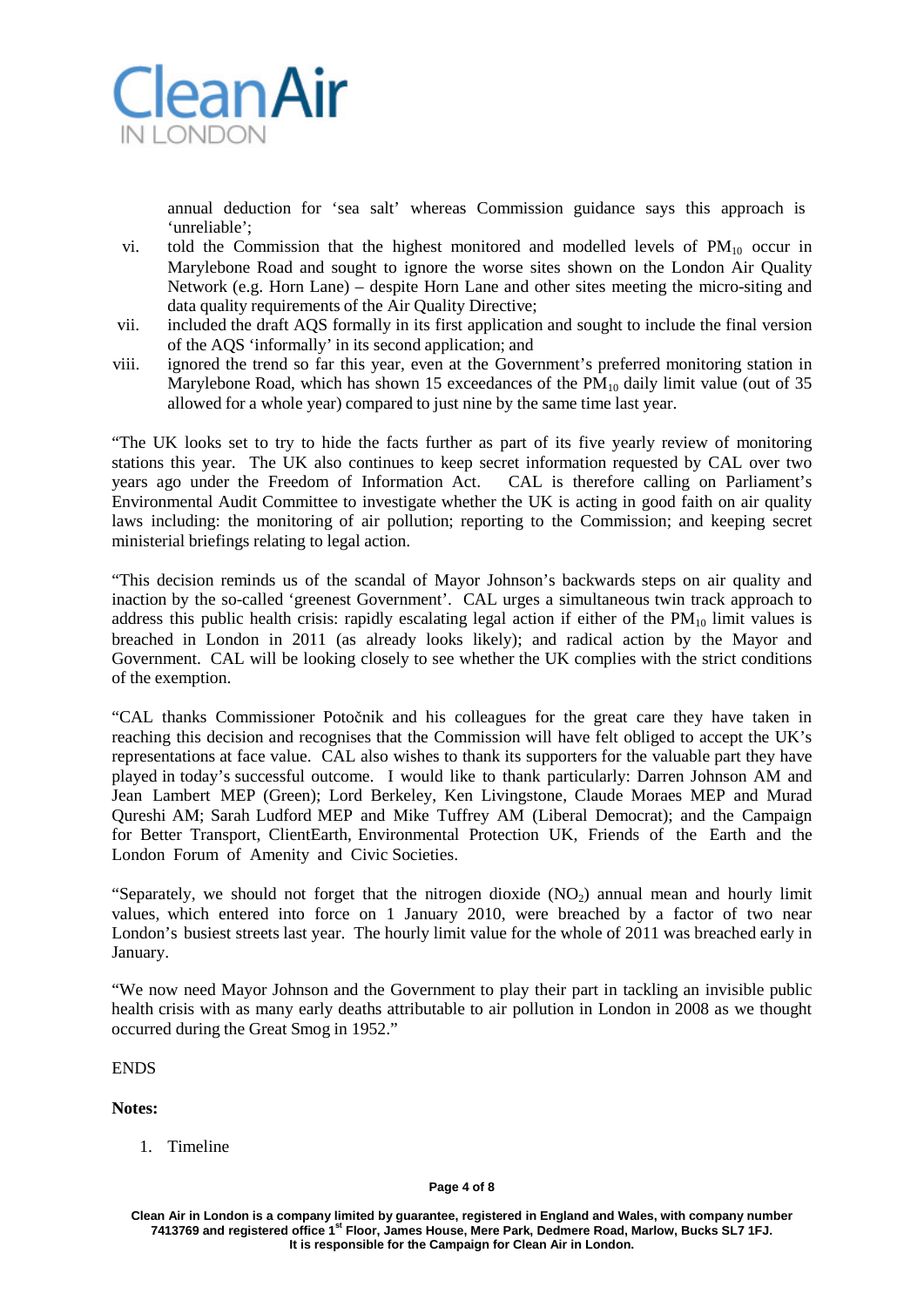# **CleanAir** IN LONDON

| 1999             | EU legal standards for ambient air quality are established in                        |
|------------------|--------------------------------------------------------------------------------------|
| legislation      |                                                                                      |
| 1 January 2005   | EU limit values for $PM_{10}$ enter into force.                                      |
| 1 May 2008       | Mayor Johnson elected                                                                |
| 11 June 2008     | EU directive on ambient air quality and cleaner air for Europe enters<br>into force. |
| 29 January 2009  | European Commission sends UK first written warning over $PM_{10}$<br>breaches.       |
| 24 April 2009    | UK applies for a time extension to comply with both $PM_{10}$ limit                  |
| values           |                                                                                      |
| 11 December 2009 | European Commission rejects UK's application for a time extension<br>on $PM_{10}$    |
| 1 January 2010   | EU limit values for nitrogen dioxide $(NO2)$ enter into force                        |
| 3 May 2010       | UK reapplies for a time extension to comply with $PM_{10}$ daily limit               |
| value            |                                                                                      |
| 6 May 2010       | UK General Election                                                                  |
| 3 June 2010      | European Commission sends UK final written warning over $PM_{10}$<br>breaches.       |
| 14 December 2010 | Mayor publishes Air Quality Strategy (assuming unconditional time<br>extension)      |
| 11 March 2011    | European Commission grants temporary and conditional time<br>extension to UK         |

2. Health

Mayor estimates 4,267 (and up to 7,965) premature deaths in London in 2008 were attributable to long-term exposure to dangerous airborne particles  $(PM_{2.5})$ . The Mayor's health study included estimates for each of over 600 Wards across London.

[http://cleanairinlondon.org/health/mayor-johnson-publishes-health-study-estimating-4267-](http://cleanairlondon.org/health/mayor-johnson-publishes-health-study-estimating-4267-premature-deaths/) [premature-deaths/](http://cleanairlondon.org/health/mayor-johnson-publishes-health-study-estimating-4267-premature-deaths/)

BBC reported on 5 December 2002 a Department of Health estimate that 4,075 more people had died during the Great Smog of December 1952 than would have been expected under normal conditions.

[http://news.bbc.co.uk/2/hi/uk\\_news/england/2545759.stm](http://news.bbc.co.uk/2/hi/uk_news/england/2545759.stm)

According to the Statistics Office report titled 'Key Population and Vital Statistics 2007' there were 50,265 deaths in total in London in 2007 (see page 64):

[http://www.ons.gov.uk/ons/rel/kpvs/key-population-and-vital-statistics/no--34--2007](http://www.ons.gov.uk/ons/rel/kpvs/key-population-and-vital-statistics/no--34--2007-edition/index.html) [edition/index.html](http://www.ons.gov.uk/ons/rel/kpvs/key-population-and-vital-statistics/no--34--2007-edition/index.html)

COMEAP published their report titled 'The Mortality Effects of Long-Term exposure to Particulate Air Pollution in the UK' on 21 December 2010. See paragraph 21 on page 5 of main report for estimates of impact (i.e. up to  $11 \frac{1}{2}$  years each and speculating that air pollution

# **Page 5 of 8**

**Clean Air in London is a company limited by guarantee, registered in England and Wales, with company number 7413769 and registered office 1st Floor, James House, Mere Park, Dedmere Road, Marlow, Bucks SL7 1FJ. It is responsible for the Campaign for Clean Air in London.**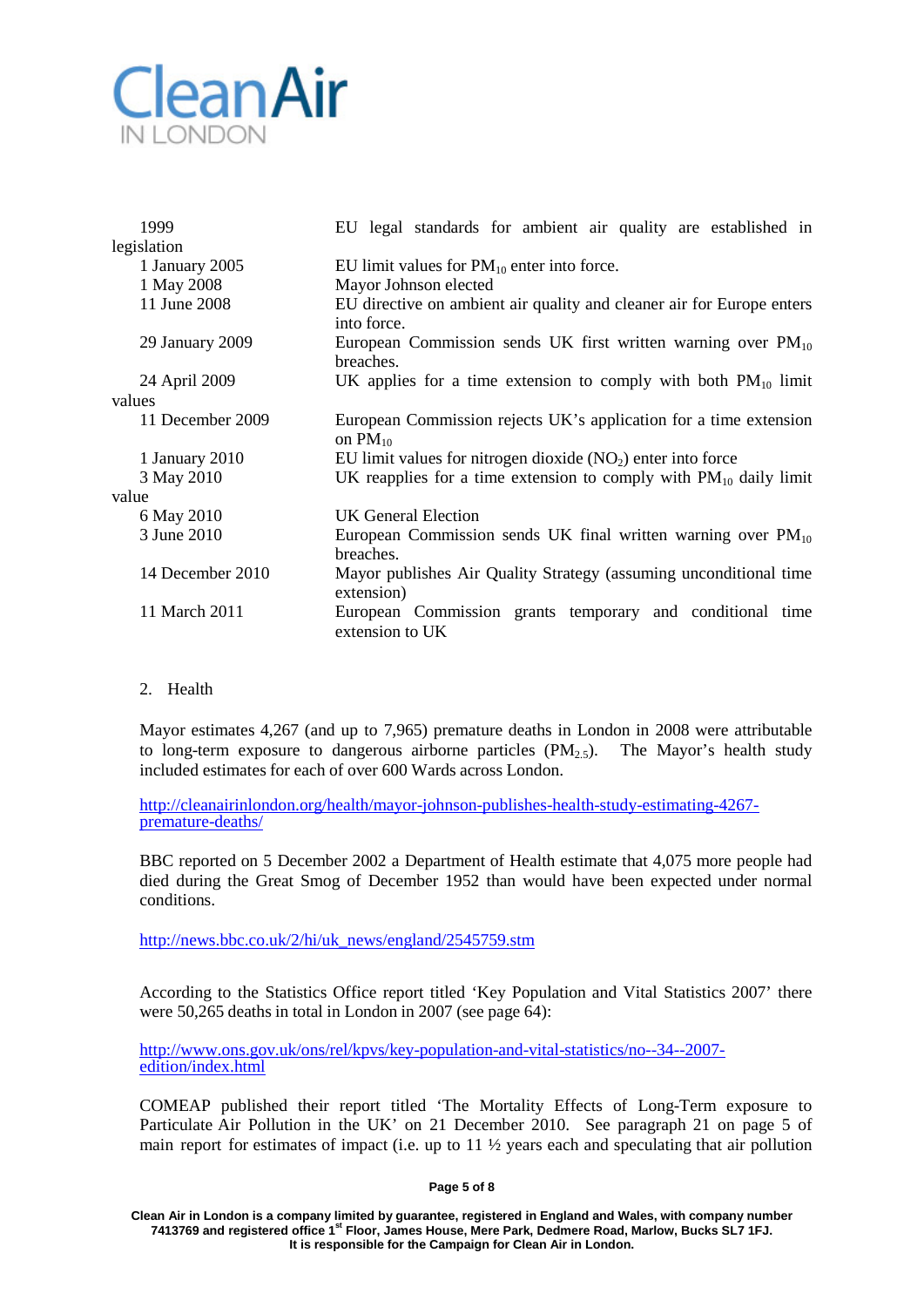

may contribute in some smaller way to the premature deaths of up to one in three people nationally).

[http://www.comeap.org.uk/documents/reports/128-the-mortality-effects-of-long-term-exposure](http://www.comeap.org.uk/documents/reports/128-the-mortality-effects-of-long-term-exposure-to-)[to-](http://www.comeap.org.uk/documents/reports/128-the-mortality-effects-of-long-term-exposure-to-) particulate-air-pollution-in-the-uk.html

3. Paragraph 21 of Commission's Decision dated 11 March 2011

"In view of the very narrow margin by which compliance in zone 1 is projected, the Commission considers that there may still be a risk that the daily limit value is exceeded after the exemption period. The Commission therefore finds that no objection should be raised to the exemption, provided that the air quality plan is adjusted to include short-term measures effective for controlling or, where necessary, suspending activities which contribute to the risk of the limit values being exceeded. The competent authorities should ensure that those measures or, if appropriate, a short- term action plan within the meaning of Article 24 of Directive 2008/50/EC are in place by 11 June 2011 at the latest. The adjusted air quality plan including the short-term measures, or if appropriate, the short-term action plan shall be communicated to the Commission by 30 November 2011 at the latest." See Air Quality Directive, Article 24:

[http://eur-lex.europa.eu/LexUriServ/LexUriServ.do?uri=OJ:L:2008:152:0001:0044:EN:PDF](http://eur-lex.europa.eu/LexUriServ/LexUriServ.do?uri=OJ%3AL%3A2008%3A152%3A0001%3A0044%3AEN%3APDF)

4. Mayor's Air Quality Strategy published on 14 December 2010

<http://www.london.gov.uk/sites/default/files/Air%20Quality%20Strategy%20v3.pdf>

5. EU Directive (Article 22 relates to time extensions)

[http://eur-lex.europa.eu/LexUriServ/LexUriServ.do?uri=OJ:L:2008:152:0001:0044:EN:PDF](http://eur-lex.europa.eu/LexUriServ/LexUriServ.do?uri=OJ%3AL%3A2008%3A152%3A0001%3A0044%3AEN%3APDF)

6. European Commission Environment Directorate'stime extension page

[http://ec.europa.eu/environment/air/quality/legislation/time\\_extensions.htm](http://ec.europa.eu/environment/air/quality/legislation/time_extensions.htm)

7. First written warning on 29 January 2009

[http://europa.eu/rapid/pressReleasesAction.do?reference=IP/09/174&format=HTML&aged=1&la](http://europa.eu/rapid/pressReleasesAction.do?reference=IP/09/174&format=HTML&aged=1&langu) [ngu](http://europa.eu/rapid/pressReleasesAction.do?reference=IP/09/174&format=HTML&aged=1&langu) age=EN&guiLanguage=en

8. European Commission rejects first application on 11 December 2009

[http://europa.eu/rapid/pressReleasesAction.do?reference=IP/09/1908&format=HTML&aged=1&l](http://europa.eu/rapid/pressReleasesAction.do?reference=IP/09/1908&format=HTML&aged=1&lang%20uage=EN&guiLanguage=en) ang [uage=EN&guiLanguage=en](http://europa.eu/rapid/pressReleasesAction.do?reference=IP/09/1908&format=HTML&aged=1&lang%20uage=EN&guiLanguage=en)

9. European Commission sends UK Final written warning over levels of fine particle pollution on 3 June 2010

[http://europa.eu/rapid/pressReleasesAction.do?reference=IP/10/687&format=HTML&aged=1&la](http://europa.eu/rapid/pressReleasesAction.do?reference=IP/10/687&format=HTML&aged=1&langu%20age=EN&guiLanguage=en) ngu [age=EN&guiLanguage=en](http://europa.eu/rapid/pressReleasesAction.do?reference=IP/10/687&format=HTML&aged=1&langu%20age=EN&guiLanguage=en)

#### **Page 6 of 8**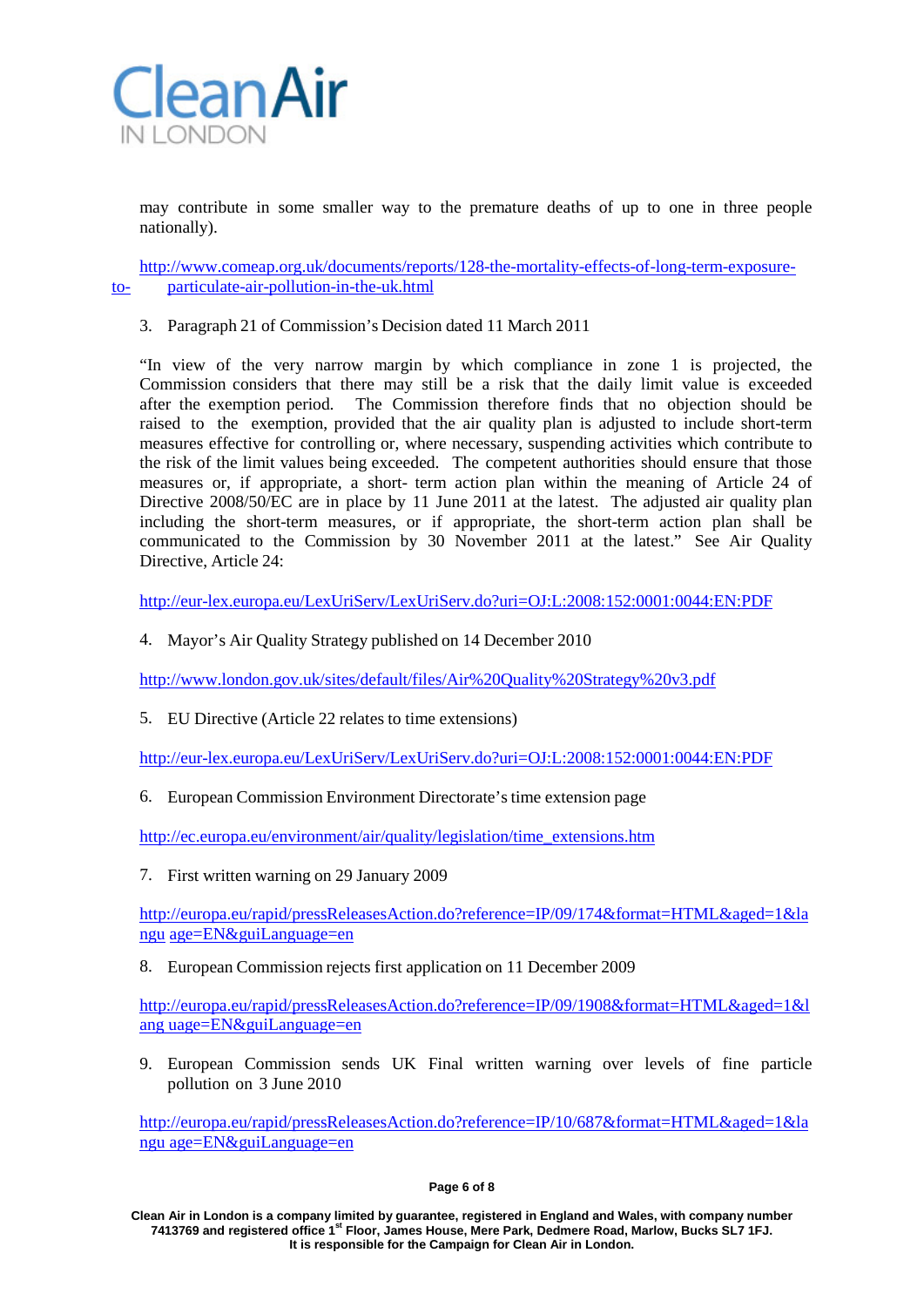

10. London Air Quality Network – Breaches of  $PM_{10}$  limit values in London 2010 Annual mean [http://www.londonair.org.uk/london/asp/publicstats.asp?mapview=PM10b&statyear=2010&](http://www.londonair.org.uk/london/asp/publicstats.asp?mapview=PM10b&statyear=2010&MapTyp) **[MapTyp](http://www.londonair.org.uk/london/asp/publicstats.asp?mapview=PM10b&statyear=2010&MapTyp)** 

e=Google&region=0&site=MY1&postcode=&la\_id=&objective=All

2010 Daily exceedences

[http://www.londonair.org.uk/london/asp/publicstats.asp?mapview=PM10b&statyear=2010&Map](http://www.londonair.org.uk/london/asp/publicstats.asp?mapview=PM10b&statyear=2010&MapTyp)  $Typ \qquad e = Google\&region = 0\&site = MY1\&postcode = \&lalala \cdot id = \&objective = All$  $Typ \qquad e = Google\&region = 0\&site = MY1\&postcode = \&lalala \cdot id = \&objective = All$ 

2011 Annual mean (to 9 March 2011)

[http://www.londonair.org.uk/london/asp/publicstats.asp?mapview=all&statyear=2011&MapType](http://www.londonair.org.uk/london/asp/publicstats.asp?mapview=all&statyear=2011&MapType=Go)  $=$ Go ogle&region=0&site=MY1&postcode=&la\_id=&objective=All

2011 Daily exceedances (to 9 March 2011)

[http://www.londonair.org.uk/london/asp/publicstats.asp?mapview=all&statyear=2011&MapType](http://www.londonair.org.uk/london/asp/publicstats.asp?mapview=all&statyear=2011&MapType=Go)  $=$ Go ogle&region=0&site=MY1&postcode=&la\_id=&objective=All

11. Breaches of nitrogen dioxide limit values

2010 Annual mean

[http://www.londonair.org.uk/london/asp/publicstats.asp?mapview=PM10b&statyear=2010&Map](http://www.londonair.org.uk/london/asp/publicstats.asp?mapview=PM10b&statyear=2010&MapTyp) [Typ](http://www.londonair.org.uk/london/asp/publicstats.asp?mapview=PM10b&statyear=2010&MapTyp) e=Google&region=0&site=MY1&postcode=&la\_id=&objective=All

2010 Hourly exceedences

[http://www.londonair.org.uk/london/asp/publicstats.asp?mapview=PM10b&statyear=2010&Map](http://www.londonair.org.uk/london/asp/publicstats.asp?mapview=PM10b&statyear=2010&MapTyp) [Typ](http://www.londonair.org.uk/london/asp/publicstats.asp?mapview=PM10b&statyear=2010&MapTyp) e=Google&region=0&site=MY1&postcode=&la\_id=&objective=All

2011 Annual mean (to 10 March 2011)

[http://www.londonair.org.uk/london/asp/publicstats.asp?mapview=NO2b&statyear=2011&MapT](http://www.londonair.org.uk/london/asp/publicstats.asp?mapview=NO2b&statyear=2011&MapType) [ype](http://www.londonair.org.uk/london/asp/publicstats.asp?mapview=NO2b&statyear=2011&MapType)

=Google&region=0&site=MY1&postcode=&la\_id=&objective=All

2011 Hourly exceedences (to 10 March 2011)

[http://www.londonair.org.uk/london/asp/publicstats.asp?mapview=NO2b&statyear=2011&MapT](http://www.londonair.org.uk/london/asp/publicstats.asp?mapview=NO2b&statyear=2011&MapType) [ype](http://www.londonair.org.uk/london/asp/publicstats.asp?mapview=NO2b&statyear=2011&MapType) =Google&region=0&site=MY1&postcode=&la\_id=&objective=All

12. EU fines and legal process

Infringements of EU law (including enforcement action and fines):

#### **Page 7 of 8**